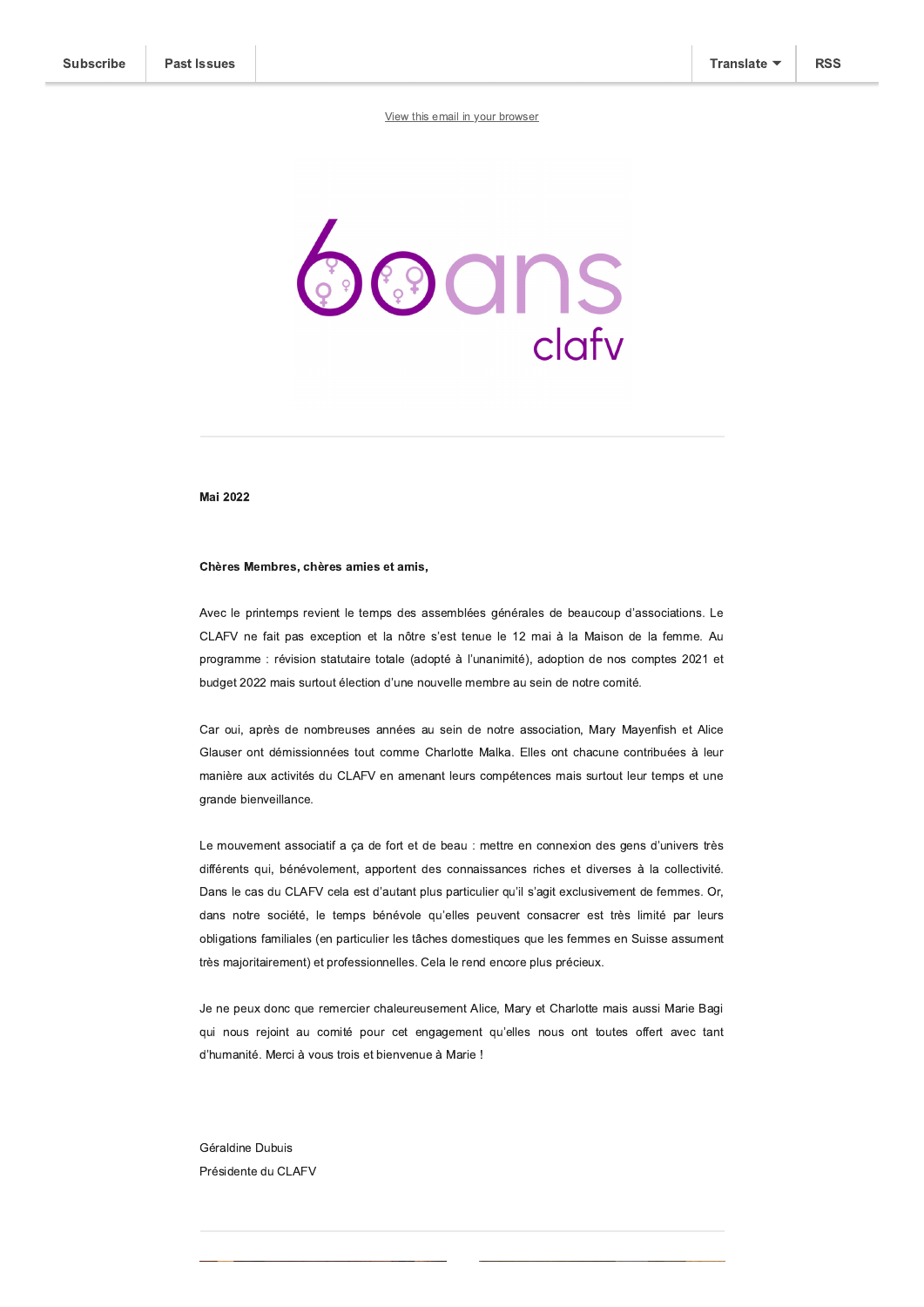**Past Issues** 



# **Présentation de MOD ELLE Association-membre du CLAFV**





L'association MOD-ELLE organise depuis 2018 des événements dans les classes d'école primaire dans le but de lutter contre les stéréotypes de genre qui influencent les aspirations et limitent les choix de carrière des jeunes.

Active dans le canton de Vaud, avec l'autorisation de la Direction Générale de l'Enseignement Obligatoire, MOD-ELLE propose des animations innovantes et interactives, adaptées à l'âge des élèves, qui ont d'ores et déjà permis à plus de 1000 enfants du canton de rencontrer, dans leur classe, des femmes exerçant des professions aussi diverses que policière, avocate, informaticienne, ingénieure civile, pilote d'avion ou encore pompière. Ces activités créent des ponts entre le monde de l'école et le monde du travail à travers des rencontres intergénérationnelles interactives et stimulantes tant pour les enfants que pour les adultes qui y participent.

L'objectif de MOD-ELLE est d'atteindre le plus grand nombre possible d'écoles primaires et d'élèves du canton. Notre projet apporte une réponse simple, efficace et peu coûteuse permettant de lutter concrètement et en amont contre les inégalités structurelles persistantes entre les sexes dans notre pays.

#### **Comment nous soutenir?**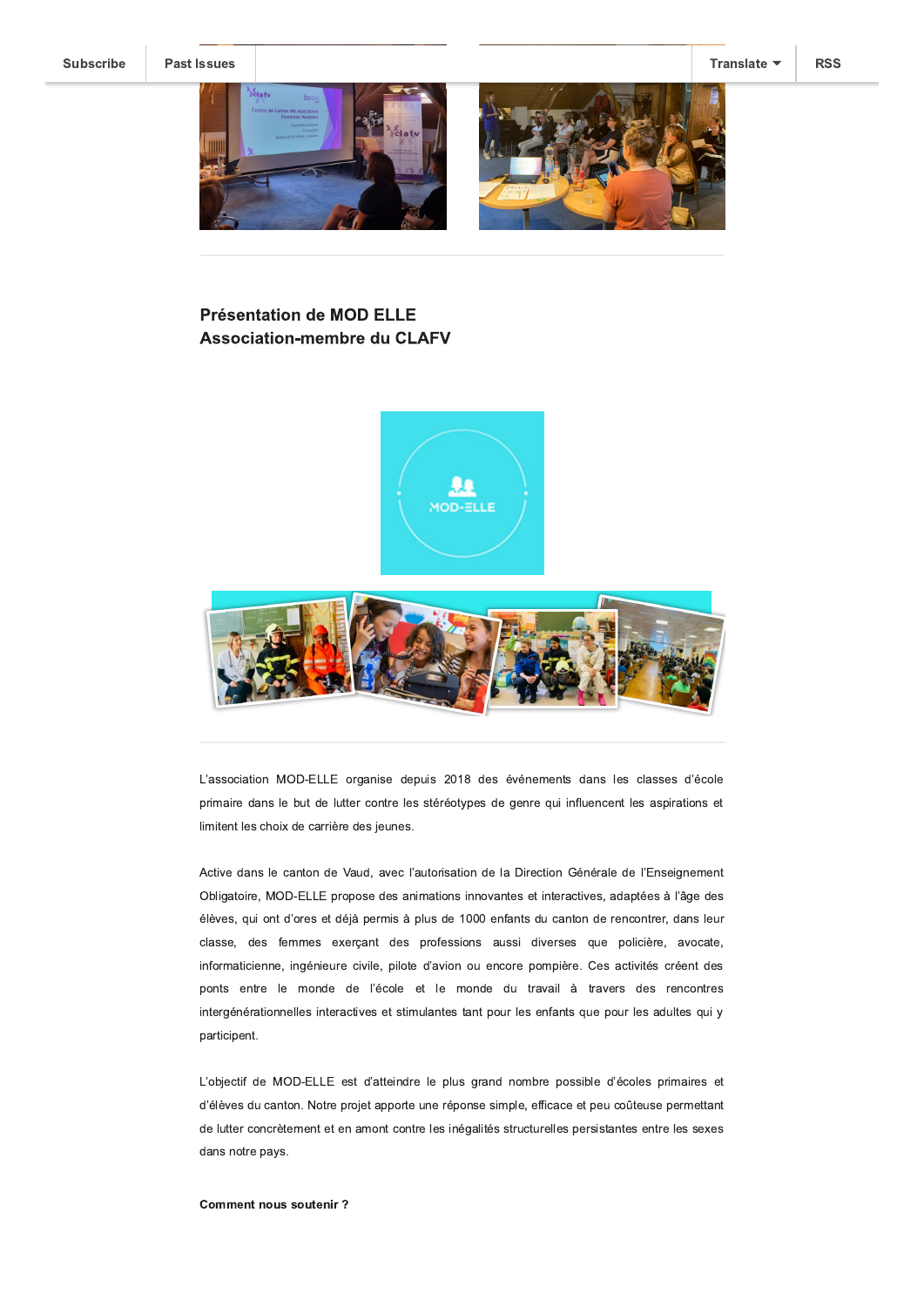**RSS** 

sciences naturelles et de la technique, motivées à offrir une heure par année scolaire aux jeunes élèves de leur région.

En soutenant notre action, vous aurez un impact sur l'avenir du monde du travail en Suisse et vous contribuerez à faire évoluer les mentalités vers une plus grande ouverture à propos des différents métiers vers lesquels tout enfant, fille ou garçon, est susceptible de se projeter. Rejoignez-nous : www.mod-elle.ch.

Pour toute question vous pouvez nous contacter à l'adresse email andrea.delannoy@mod-elle.ch ou par téléphone au 078 601 03 42.

# **Rencontre avec Marie Bagi** Nouvelle membre du comité du CLAFV !



## 1. Présente-toi en quelques mots

Marie Bagi, j'ai 33 ans et suis lausannoise. Docteure en Histoire de l'art contemporain et Philosophie, je suis l'autrice d'une thèse dédiée aux artistes femmes qui a été publiée en 2019, en deux volumes, sous le titre « L'Art au féminin ». Cela fait maintenant douze ans que je dédie mes recherches et mon intérêt à la question de la visibilité des artistes femmes. En 2020, j'ai créé l'association Espace Artistes Femmes, basé sur un projet de 2018 et reposant sur le concept de l'intime - lien entre la vie et l'œuvre de l'artiste -, un projet novateur.

## 2. Que signifie pour toi l'égalité femme/homme ?

Cela signifie que nous sommes, en tant qu'êtres humains, traités de la même manière dans la société. Cette dernière tend vers un léger progrès mais est encore trop empreinte d'un patriarcat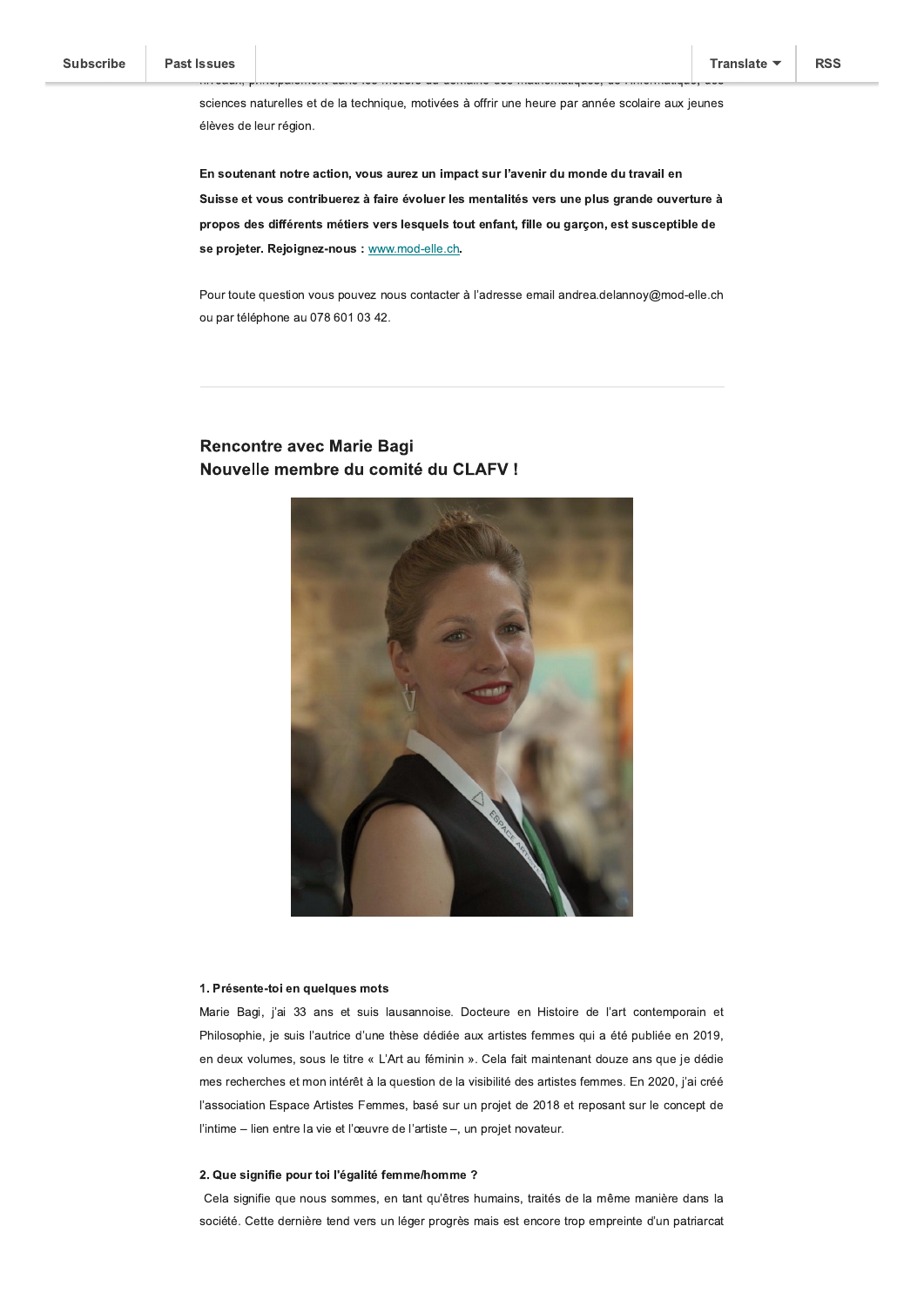## 3. Selon toi, quelles sont les priorités en termes d'égalité femme/homme pour les prochaines 5 années ?

Je pense qu'il est nécessaire d'écouter ce que les femmes ont à dire et cela va au-delà des revendications malsaines. Il est très important de continuer à faire valoir nos droits qui sont tout aussi légitimes que ceux des hommes. Dans une société qui continue dans ses fondements patriarcaux, nous nous devons de défendre la femme, c'est-à-dire nous-mêmes, dans cette « lutte » qui tarde à aboutir. Sans avoir trop de rancœurs ou de haine quant à ce que nous avons vécu, il faut essaver de trouver un équilibre dans cette quête de la parité. L'émancipation de la femme s'est faite progressivement et encore, dans certains domaines, pays ou religions, elle n'est pas acceptée. Pourtant, avec certains constats, nous voyons ce que la femme peut apporter de bon lorsqu'elle est à la tête d'un corps quel qu'il soit. Lorsqu'il nous est forcé de nous positionner alors il ne faut pas hésiter à montrer « nos armes » et ici, en l'occurrence, l'importance de la place de la femme en société. Montrons, en unissant nos forces, que nous souhaitons une situation pacifiste et juste !

## 4. Pourquoi as-tu rejoint le CLAFV ?

J'ai beaucoup apprécié notre collaboration artistique, l'année dernière, pour les 60 ans du CLAFV avec toute cette belle énergie au sein de votre équipe. Le concept de sororité est important pour moi et je suis d'avis que l'union fait la force. Pour moi, il était donc évident de vouloir m'investir dans cette magnifique association qui relie les femmes et dont la notion de partage est très importante - tout comme pour Espace Artistes Femmes. Merci donc à vous toutes, chères membres, de m'avoir élue. J'espère pouvoir apporter ma pierre à l'édifice.

## 5. Quel projet en faveur de l'égalité mènes-tu au sein du CLAFV et/ou de ton association ?

Je crois qu'avant tout, je souhaitais parler de ce que l'histoire de l'art a laissé dans l'ombre. C'està-dire les réelles raisons qui font que les femmes sont invisibles de nos jours lorsque nous parlons d'histoire de l'art. En cela, j'aime transmettre les détails de ces raisons et de ces faits. Mon point de départ est ma citation : « On ne devient pas artistes : on naît artistes ». Basée sur ce que Simone de Beauvoir a écrit dans son tome II du « Deuxième sexe » : « On ne naît pas femme : on le devient », j'explique que pour l'artiste c'est l'inverse. La société fait que nous devons nous construire en tant que femmes alors qu'en étant artiste, c'est déjà présent et viscéral. Rien ne peut être altéré. En revanche, l'artiste va faire évoluer son art avec son vécu. Ce dernier va alors agrémenter sa production qui va alors la suivre tout au long de sa vie. En cela, l'artiste est unique et s'impose dans sa liberté d'expression grâce à l'utilisation de divers médiums. De cela, j'explique les fondements et l'intérêt de voir une œuvre différemment - son histoire - que pour son côté esthétique. Je souhaite donc défendre ce droit d'exprimer qu'être artiste est un métier vocationnel.

#### 6. Comment réponds-tu quand on te dit que l'égalité est déjà réalisée en Suisse ?

Que je pense, malheureusement, que nous sommes encore loin du compte. Même si, ces dernières années, il est possible de ressentir des changements, nous n'avons pas encore atteint cette égalité. Tant que la société nous exigera d'être égales à l'homme en ne respectant pas les essentiels, cela sera voué à l'échec.

## 7. Quel événement t'a convaincu de la nécessité d'agir pour l'égalité femmes-hommes ?

Lorsque j'ai pris conscience, lors de la découverte de l'artiste Louise Bourgeois en 2010 et les recherches pour mon mémoire de Master qui lui était dédié, que les artistes femmes ne bénéficiaient pas du même statut qu'un homme. Et que, je pouvais compter sur les doigts d'une seule main, le nom des artistes femmes qui ont été mentionnées durant mes études. L'injustice faite aux artistes femmes est une injustice globale qui touche toutes les femmes et dans tous les